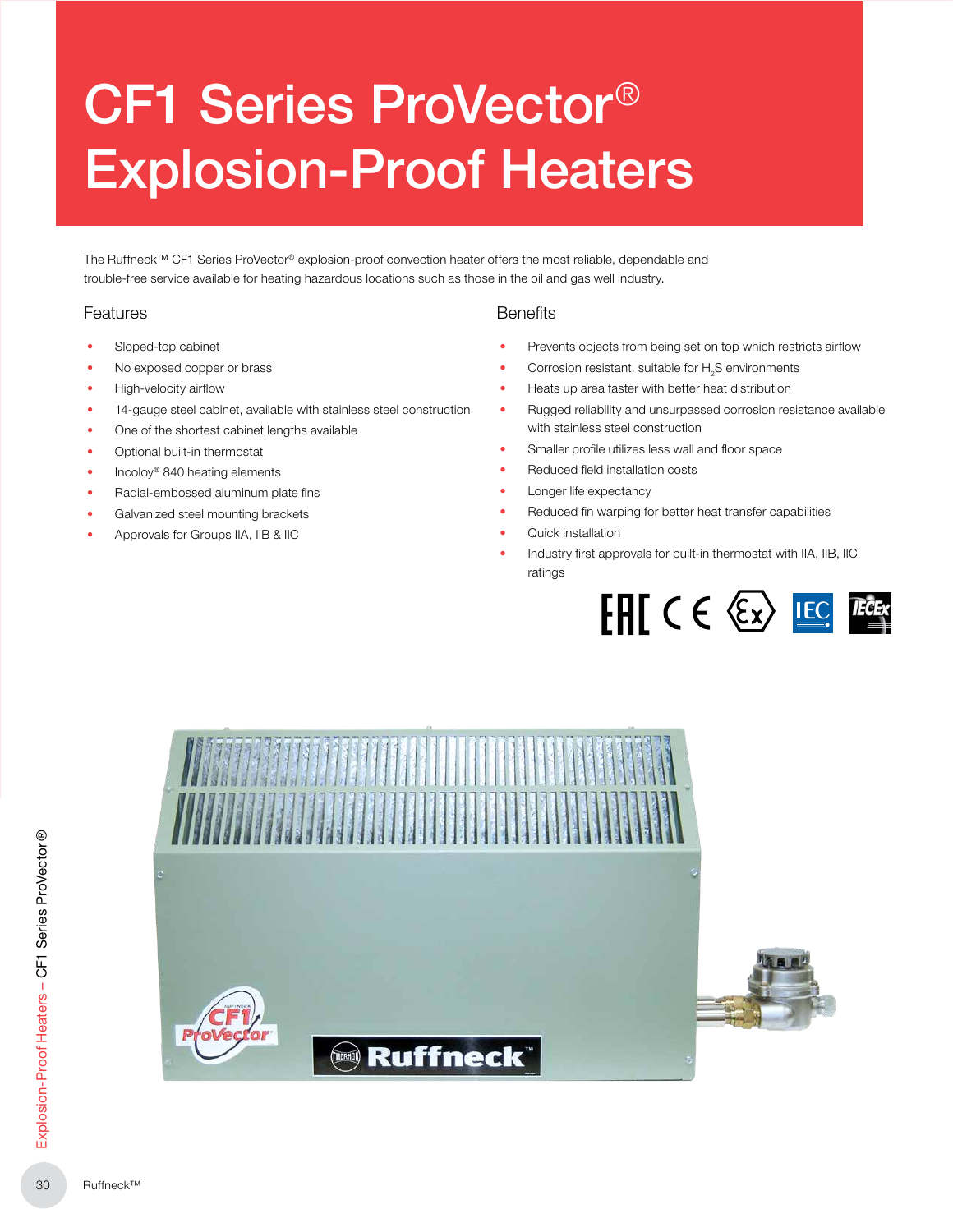## Physical Dimensions

CF1 ProVector® Physical Dimensions with *x-Max®* Housing



| <b>Heater</b>                                    | 'D' Dimension     |                 | 'B' Dimension      | 'E' Dimension |               |  |  |
|--------------------------------------------------|-------------------|-----------------|--------------------|---------------|---------------|--|--|
| kW Rating                                        | w/o Extension     | w/Extension     |                    | w/o Extension | w/Extension   |  |  |
| 0.75 to 3.00 (220 V) &<br>3.30 (T2) to 3.60 (T2) | 984 mm (38.7")    | 1037 mm (40.8") | 796 mm (31.34")    |               |               |  |  |
| 3.00 to 4.40 &<br>4.80 (240 V)                   | 1444 mm $(56.9")$ | 1497 mm (58.9") | 1256.0 mm (49.45") | 188 mm (7.4") | 241 mm (9.5") |  |  |
| 4.80 (380 V) to 7.60                             | 1699 mm (66.9")   | 1752 mm (69.0") | 1511.0 mm (59.49") |               |               |  |  |

CF1 ProVector® Physical Dimensions with Defender*®* Housing



|                 | 'D' Dimension   |                    | 'E' Dimension |               |
|-----------------|-----------------|--------------------|---------------|---------------|
| w/o Extension   | w/Extension     | 'B' Dimension      | w/o Extension | w/Extension   |
| 973 mm (38.3")  | 1026 mm (40.4") | 796 mm (31.34")    |               |               |
| 1433 mm (56.4") | 1486 mm (58.5") | 1256.0 mm (49.45") | 177 mm (7.0") | 230 mm (9.1") |
| 1688 mm (66.5") | 1741 mm (68.5") | 1511.0 mm (59.49") |               |               |
|                 |                 |                    |               |               |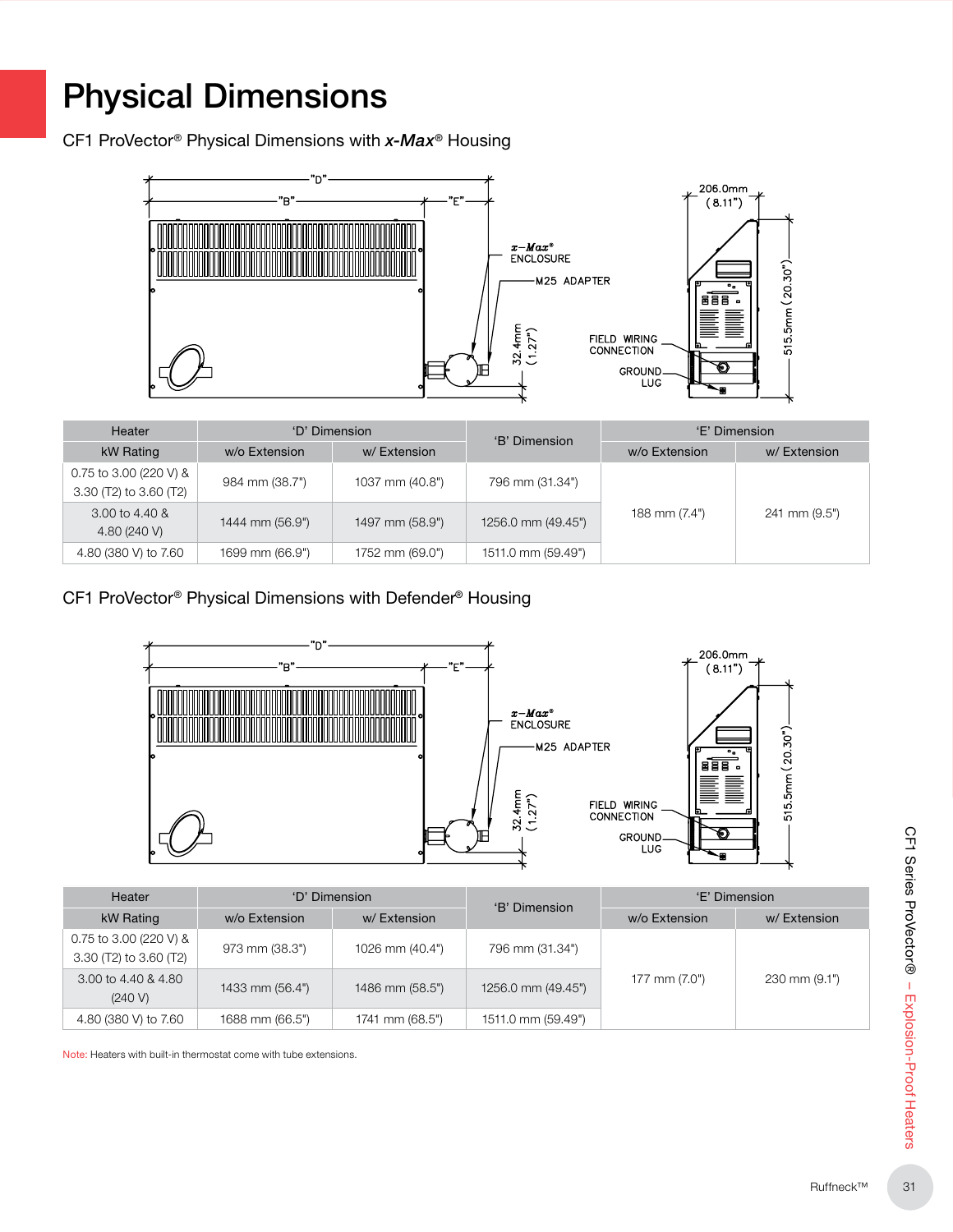#### Table 16 – Performance Data for CF1 ProVector®

|                     |                |                      |                      |                          |                          | Gas Group                |                          |                     |                                      |                         |                   |  |
|---------------------|----------------|----------------------|----------------------|--------------------------|--------------------------|--------------------------|--------------------------|---------------------|--------------------------------------|-------------------------|-------------------|--|
| <b>Model Number</b> | kW<br>(Btu/hr) | Unit<br>Voltage<br>V | <b>Basic</b><br>Unit | IIB                      |                          | <b>IIC</b>               |                          | Wire Size<br>Supply | Current<br>Fuse <sup>*</sup><br>Unit | Max.<br>Circuit<br>Fuse | Cabinet<br>Length |  |
|                     |                |                      |                      | W/O<br>T'stat            | W/<br>T'stat             | W/O<br>T'stat            | W/<br>T'stat             | <b>AWG</b>          | A                                    | A                       | $mm$ (in)         |  |
| CF1-220150-010-T4   | 1.0(3412)      | 220                  |                      | $\checkmark$             | $\checkmark$             | $\checkmark$             | $\checkmark$             | 12                  | 4.6                                  | 15                      | 796 (31.3)        |  |
| CF1-220150-015-T3   | 1.5(5118)      | 220                  |                      | $\checkmark$             | $\checkmark$             | $\checkmark$             | $\checkmark$             | 12                  | 6.9                                  | 15                      | 796 (31.3)        |  |
| CF1-220150-030-T2   | 3.0 (10236)    | 220                  |                      | $\checkmark$             | $\checkmark$             | $\overline{\phantom{0}}$ | $\overline{\phantom{0}}$ | 12                  | 13.8                                 | 15                      | 796 (31.3)        |  |
| CF1-220150-040-T3   | 4.0 (13648)    | 220                  |                      | $\checkmark$             | $\checkmark$             |                          | —                        | 10                  | 18.3                                 | 20                      | 1256 (49.4)       |  |
| CF1-220150-064-T2** | 6.4 (21837)    | 220                  |                      | $\checkmark$             | $\qquad \qquad -$        | $\qquad \qquad -$        | $\overline{\phantom{0}}$ | 8                   | 29                                   | 30                      | 1511 (59.5)       |  |
| CF1-230150-011-T4   | 1.1 (3753)     | 230                  |                      | $\checkmark$             | $\checkmark$             | $\checkmark$             | $\checkmark$             | 12                  | 4.8                                  | 15                      | 796 (31.3)        |  |
| CF1-230150-017-T3   | 1.7 (5801)     | 230                  |                      | $\checkmark$             | $\checkmark$             | $\checkmark$             | $\checkmark$             | 12                  | 7.2                                  | 15                      | 796 (31.3)        |  |
| CF1-230150-030-T3   | 3.0 (10236)    | 230                  |                      | $\checkmark$             | $\checkmark$             | $\checkmark$             | $\checkmark$             | 12                  | 13                                   | 15                      | 1256 (49.4)       |  |
| CF1-230150-033-T2   | 3.3 (11260)    | 230                  |                      | $\checkmark$             | $\checkmark$             | $\overline{\phantom{0}}$ | $\overline{\phantom{0}}$ | 10                  | 14.4                                 | 15                      | 796 (31.3)        |  |
| CF1-230150-044-T2   | 4.4 (15013)    | 230                  |                      | $\checkmark$             | $\checkmark$             | $\qquad \qquad -$        | $\qquad \qquad -$        | 10                  | 19.2                                 | 20                      | 1256 (49.4)       |  |
| CF1-230150-070-T2** | 7.0 (23885)    | 230                  |                      | $\checkmark$             | $\qquad \qquad -$        | $\overline{\phantom{0}}$ | $\overline{\phantom{0}}$ | 8                   | 30.3                                 | 35                      | 1511 (59.5)       |  |
| CF1-240150-012-T4   | 1.2 (4095)     | 240                  |                      | $\checkmark$             | $\checkmark$             | $\checkmark$             | $\checkmark$             | 12                  | 5                                    | 15                      | 796 (31.3)        |  |
| CF1-240150-018-T3   | 1.8 (6142)     | 240                  |                      | $\checkmark$             | $\checkmark$             | $\checkmark$             | $\checkmark$             | 12                  | 7.5                                  | 15                      | 796 (31.3)        |  |
| CF1-240150-030-T3   | 3.0 (10236)    | 240                  |                      | $\checkmark$             | $\checkmark$             | $\checkmark$             | $\checkmark$             | 12                  | 12.5                                 | 15                      | 1256 (49.4)       |  |
| CF1-240150-036-T2   | 3.6 (12284)    | 240                  |                      | $\checkmark$             | $\checkmark$             | $\qquad \qquad -$        | —                        | 10                  | 15                                   | 20                      | 796 (31.3)        |  |
| CF1-240150-048-T2   | 4.8 (16378)    | 240                  |                      | $\checkmark$             | $\checkmark$             |                          | $\overline{\phantom{0}}$ | 10                  | 20                                   | 25                      | 1256 (49.4)       |  |
| CF1-240150-076-T2** | 7.6 (25932)    | 240                  |                      | $\checkmark$             | $\overline{\phantom{m}}$ | $\overline{\phantom{0}}$ | $\overline{\phantom{0}}$ | 8                   | 31.7                                 | 35                      | 1511 (59.5)       |  |
| CF1-254150-030-T3   | 3.0(10236)     | 254                  | $\checkmark$         | $\checkmark$             | $\checkmark$             | $\checkmark$             | $\checkmark$             | 12                  | 11.8                                 | 15                      | 1256 (49.4)       |  |
| CF1-380150-0075-T4  | 0.75(2559)     | 380                  |                      | $\checkmark$             | $\checkmark$             | $\checkmark$             | $\checkmark$             | 12                  | $\overline{2}$                       | 15                      | 796 (31.3)        |  |
| CF1-380150-011-T4   | 1.1 (3753)     | 380                  |                      | $\checkmark$             | $\checkmark$             | $\checkmark$             | $\checkmark$             | 12                  | 3                                    | 15                      | 796 (31.3)        |  |
| CF1-380150-023-T3   | 2.3 (7848)     | 380                  |                      | $\checkmark$             | $\checkmark$             | $\overline{\phantom{0}}$ | $\overline{\phantom{0}}$ | 12                  | 5.9                                  | 15                      | 796 (31.3)        |  |
| CF1-380150-030-T3   | 3.0 (10236)    | 380                  |                      | $\checkmark$             | $\checkmark$             | $\checkmark$             | $\checkmark$             | 12                  | 7.9                                  | 15                      | 1256 (49.4)       |  |
| CF1-380150-036-T3   | 3.6 (12284)    | 380                  |                      | $\overline{\phantom{0}}$ | $\qquad \qquad -$        | $\checkmark$             | $\checkmark$             | 12                  | 9.4                                  | 15                      | 1256 (49.4)       |  |
| CF1-380150-048-T2   | 4.8 (16378)    | 380                  |                      | $\checkmark$             | $\checkmark$             |                          | —                        | 12                  | 12.5                                 | 15                      | 1511 (59.5)       |  |
| CF1-400150-0083-T4  | 0.83(2832)     | 400                  |                      | $\checkmark$             | $\checkmark$             | $\checkmark$             | $\checkmark$             | 12                  | 2.1                                  | 15                      | 796 (31.3)        |  |
| CF1-400150-013-T4   | 1.3 (4436)     | 400                  |                      | $\checkmark$             | $\checkmark$             | $\checkmark$             | $\checkmark$             | 12                  | 3.1                                  | 15                      | 796 (31.3)        |  |
| CF1-400150-025-T3   | 2.5(8530)      | 400                  |                      | $\checkmark$             | $\checkmark$             | $\overline{\phantom{0}}$ | $\overline{\phantom{0}}$ | 12                  | 6.3                                  | 15                      | 796 (31.3)        |  |
| CF1-400150-033-T3   | 3.3(11260)     | 400                  |                      | $\checkmark$             | $\checkmark$             | $\checkmark$             | $\checkmark$             | 12                  | 8.3                                  | 15                      | 1256 (49.4)       |  |
| CF1-400150-036-T3   | 3.6 (12284)    | 400                  |                      | $\overline{\phantom{0}}$ | $\overline{\phantom{0}}$ | $\checkmark$             | $\checkmark$             | 12                  | 9                                    | 15                      | 1256 (49.4)       |  |
| CF1-400150-053-T2   | 5.3 (18084)    | 400                  |                      | $\checkmark$             | $\checkmark$             |                          |                          | 12                  | 13.2                                 | 15                      | 1511 (59.5)       |  |
| CF1-415150-009-T4   | 0.90(3071)     | 415                  |                      | $\checkmark$             | $\checkmark$             | $\checkmark$             | $\checkmark$             | 12                  | 2.2                                  | 15                      | 796 (31.3)        |  |
| CF1-415150-014-T4   | 1.4(4777)      | 415                  |                      | $\checkmark$             | $\checkmark$             | $\checkmark$             | $\checkmark$             | 12                  | 3.2                                  | 15                      | 796 (31.3)        |  |
| CF1-415150-027-T2   | 2.7(9213)      | 415                  |                      | $\checkmark$             | $\checkmark$             |                          |                          | 12                  | 6.5                                  | 15                      | 796 (31.3)        |  |
| CF1-415150-036-T3   | 3.6(12284)     | 415                  |                      | $\checkmark$             | $\checkmark$             | $\checkmark$             | $\checkmark$             | 12                  | 8.7                                  | 15                      | 1256 (49.4)       |  |
| CF1-415150-057-T2   | 5.7 (19449)    | 415                  |                      | $\checkmark$             | $\checkmark$             |                          | —                        | 12                  | 13.7                                 | 15                      | 1511 (59.5)       |  |

#### Note:

- 1. Heater is functioning normally if, at rated voltage, the current draw is within 10% of the value in this table.
- 2. Operation at lower voltages that rated will result in reduced output and current draw. Actual Output (kW) = [(Supply Voltage)<sup>2</sup> ÷ (Rated Voltage)<sup>2</sup>] × Rated Unit Wattage (kW).
- 3. Add suffix "T" for optional built-in thermostat.
- 4. Add suffix "H" for high-temperature ambient storage option. High temperature storage option is not available with thermostat option. Not available on IIB models.
- 5. For IIB model with XCT built-in thermostat Zones 1 & 2, Groups IIA and IIB.
- 6. For IIC model with XTWA built-in thermostat Zones 1 & 2, Groups IIA, IIB, IIC.
- 7. IIC Grouping units come with *x-Max®* housing.
- 8. Remote mounted, Defender, explosion-proof room thermostats are not suitable for IIC applications.
- 9. Temperature code ratings: T2 300°C (572°F), T3 200°C (392°F), T4 135°C (275°F).